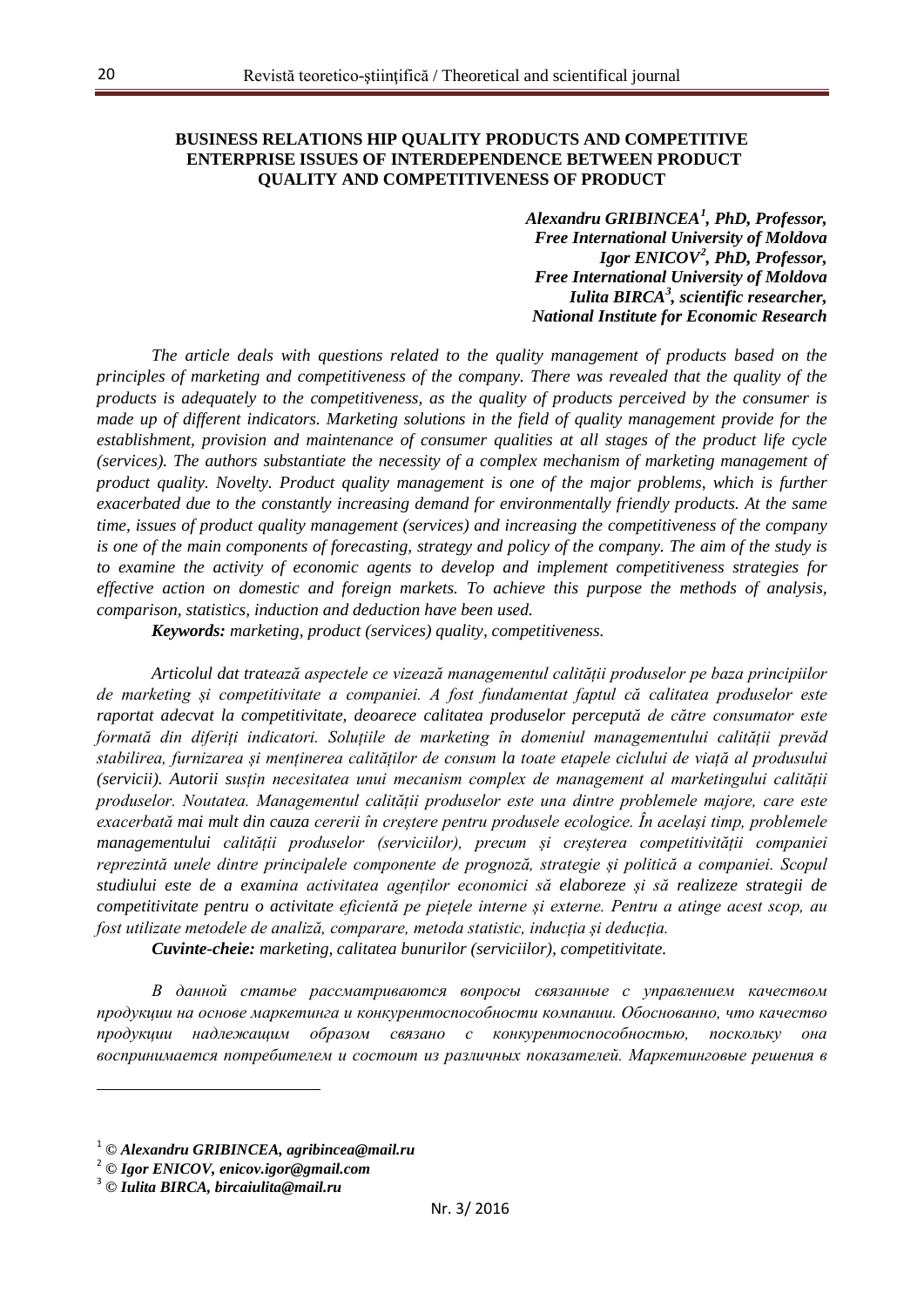*области управления качеством предусматривают создание, предоставление и поддержание потребительских качеств на всех этапах жизненного цикла продукции (услуг). Авторы подчеркивают необходимость обеспечения комплексного механизма управления маркетинга качества продукции. Научная новизна заключается в том что управление качеством продукции является серьезной проблемой, которая еще более усугубляется в связи с ростом спроса на экологические продукты. В то же время, вопросы управления качеством продукции (услуг) и повышение конкурентоспособности компании являются одними из основных компонентов прогнозирования, стратегии и политики компании. Целью данного исследования является изучение активности экономических агентов в разработке и реализации эффективной стратегии конкурентоспособности на внутренних и внешних рынках. Для достижения этой цели использованы методы анализа, сравнения, метод статистики, индукции и дедукции.*

*Ключевые слова: маркетинг, качество товаров (услуг), конкурентоспособность.*

### *JEL Classification: D21, E61, O11, O19.*

**Results and analysis.** Economic security represents a condition of any economic entity characterized by the presence of a stable income and other resources that make it possible to maintain the standard of living in the current moment and for the foreseeable future.

Economic security can be achieved if the degree of dependence on the dominant economy, as well as the degree of aggravation of the political, social and economic situation does not exceed the limit, which threatens the loss of national sovereignty, a significant weakening of the military power, a significant reduction in the level and quality of life, or frustrating the achievement of global strategic goals of the country.

The levels of economic security are determined by the following factors:

- 1. Geopolitical, economic and geographical situation of the country as well as access to domestic and foreign resources.
- 2. The economic, military and political power of the country and its competitive position in the global economic system on the strategically important areas of development.
- 3. The orientation of the institutional system of the country to support the industries of which depends the level of national security and competitiveness.
- 4. The priorities of the economic policy of the state in respect to branches that provide a competitive advantage.
- 5. Options of sectorial and regional structure of GDP, the strategic importance of economic sectors and regions of the country to ensure the national security.
- 6. Existence of the reserves of strategically important materials.

The national economic security is based on some basic principles such as:

- the independence of the national economy. Due to the increasing involvement of national economies in the world, this principle can be made only partially – there is necessary to achieve the state of relative independence of the national economy by increasing the competitiveness. The state's task is to create a level of development of the national economy, which allows it to take a competitive and equal position in the world economy;
- stability of the national economy. The state should create a sustainable growth of the national economy, excluding social turmoil, the strengthening the role of criminal organizations, and creates a security mode for each citizen;
- *steady growth of the national economy*. In modern conditions, the only permanent and sustainable growth can provide an acceptable level of economic security, including the improvement of production and professionalism of each person.

Economic security is based on independence, stability and growth of the national economy, which is a prerequisite for its normal functioning.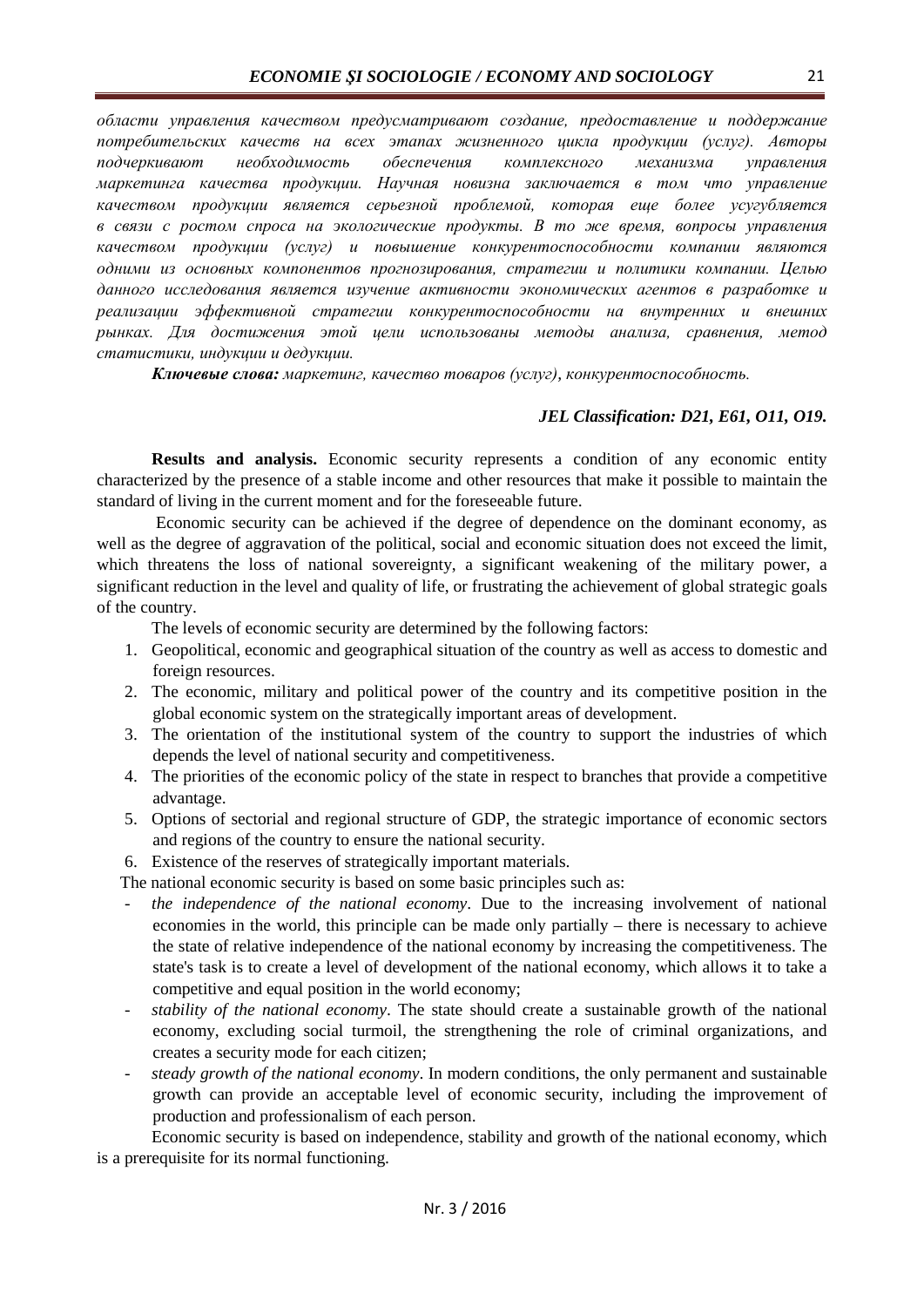

**Fig. 1. Content of competition**

*Source: investigations of authors.*

Economic security and competitiveness are in constant interaction. Economic security and competitiveness are both characteristics of the national-economic complex and its component parts. However, if the competitiveness is an objective and a mega-indicator of the degree of development of the national economic complex and its component parts, that economic security is a condition for its existence and development. In other words, a sufficient level of economic security can be achieved by using economic methods, but being a necessary condition for the existence of the national economic complex as a system, its achievement can be attributed to the use of non-economic methods – through direct state intervention.

The most acceptable situation is where macro and micro-level factors that are at the same time the criteria of competitiveness and economic security, create a highly competitive national economic complex and its component elements, forming a sufficient level of economic security.



## **Fig. 2. The level of competitive relations**

#### *Source: investigations of authors.*

Competitiveness at the macro level refers to the country's ability to sustain high rates of economic growth in the medium and long term. In order to assess the competitiveness of the country, there are used three approaches: cost-price, rating and on the basis of the implemented competitive advantages.

In order to timely establish priorities in its activities and to develop effective competitive strategies based on the strengths of activity, companies need to continuously implement marketing control and analysis of the quality and competitiveness of goods and services [1]. Marketing product quality assurance raises the possibility of the company to achieve business success in terms of increased competition and the uncertainty of the external environment.

In quality management on the basis of the marketing approach, there is necessary to address the following issues:

- Formation of quality level on the basis of established and prospective needs of target customers;

- Ensuring the competitiveness of products;

- Determination of the price based on the quality of goods, services, and market conditions;

- Conducting marketing analysis of the quality and competitiveness of goods and services.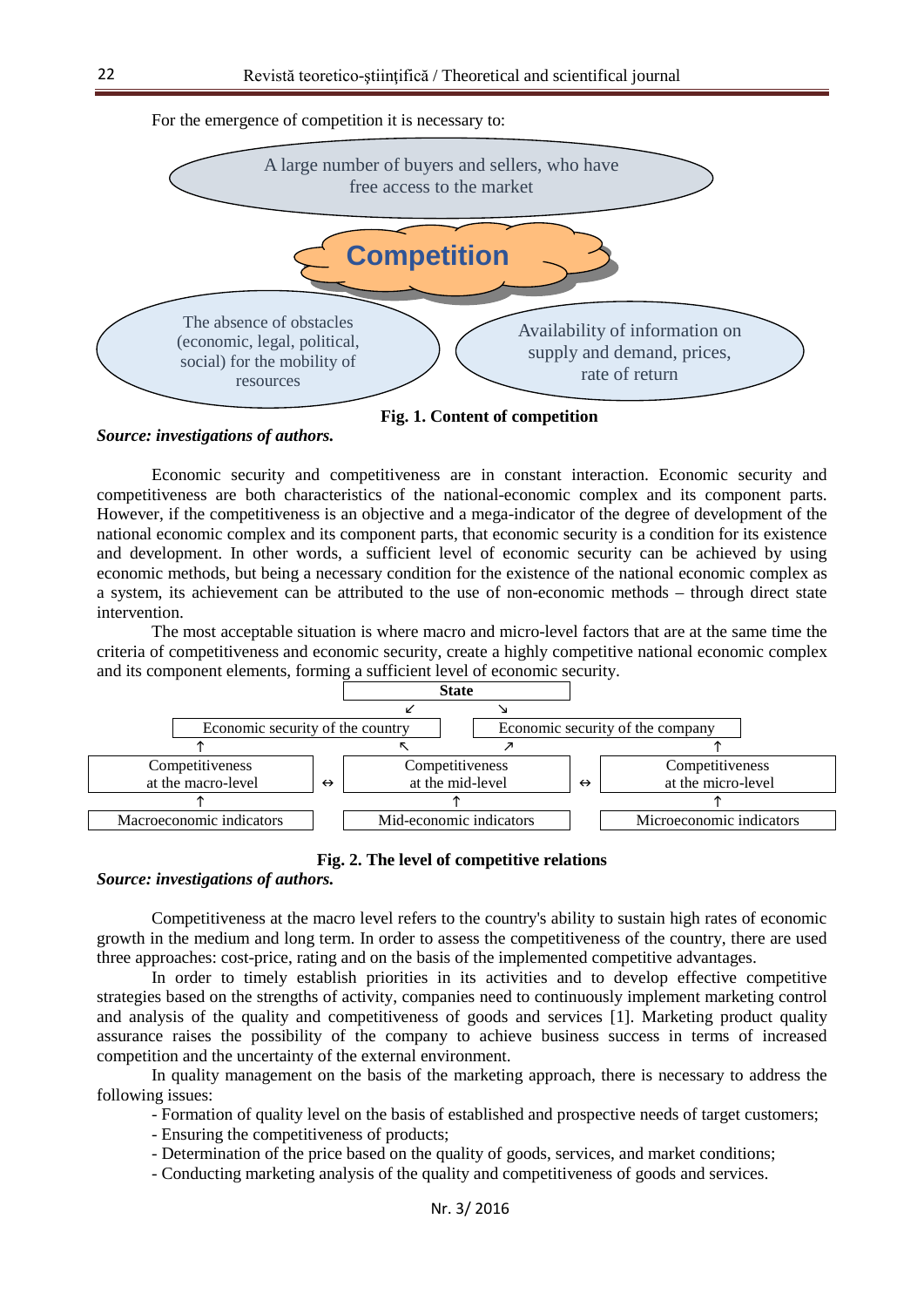According to some marketing researchers [2; 3], an increase of the quality of production is a part of socially responsible marketing. Providing a high quality adequately reflects the social and economic interests of both producers and consumers. For the manufacturer, it is the satisfaction of social labor, the strengthening of business reputation, improving the competitiveness of products, which has a primary quality. For the target consumer it is about the satisfaction of consumer demand and supply, increasing the value of the goods, an adequate sales price.





It is also necessary to note that competitive opportunities of the company, the market success of its pricing, profit margins depend largely on the quality of products. In the formation of prices there must be taken into account not only economic, but also psychological factors of pricing. Consumers often perceive the more expensive items like having a better quality.

The price may have a positive impact on the assessment of the value of consumer goods: in some cases, with the growth rates of increased valuation. And if the growth of value exceeds the price rise, the demand may increase. A possible explanation for this phenomenon is that a higher price is associated with a high quality, which makes the product more attractive. Another possible explanation of this feature: if the consumer is not able to assess the quality of the product, the only guide is its price, and the price is acted as an indicator / gauge of quality. That is, many consumers look at the price as the quality index of goods and well-being of producers.

Since the quality and competitiveness are a prerequisite for market development, it is relevant to consider their relationship. The perceived quality of consumer products is made up of many indicators, it is about their technical and operational characteristics, appearance, packaging, consumer properties, the value for the consumer and others [4]. Achievements of firms to improve the quality of goods is now firmly linked to their innovation capacity. The concept of maximizing customer satisfaction is replaced by the concept of "effective use": "From more – to better". Products competing with each other, are checked against the buyer to meet consumer qualities. In this regard, we can say that the quality of the products is adequately to competitiveness, and should be considered in the same context.

|                                                 | <b>Types of competitiveness</b>   |  |
|-------------------------------------------------|-----------------------------------|--|
| 1. Functional                                   | 2. Formal                         |  |
| 3. Material (analogue goods)                    | 4. Priceble (direct and indirect) |  |
| 5. Non-priceble (culture, competences, quality) | 6. Unfair (illegal falsification) |  |

**Fig. 4. Structure of the main types of competitiveness** *Source: investigations of authors.*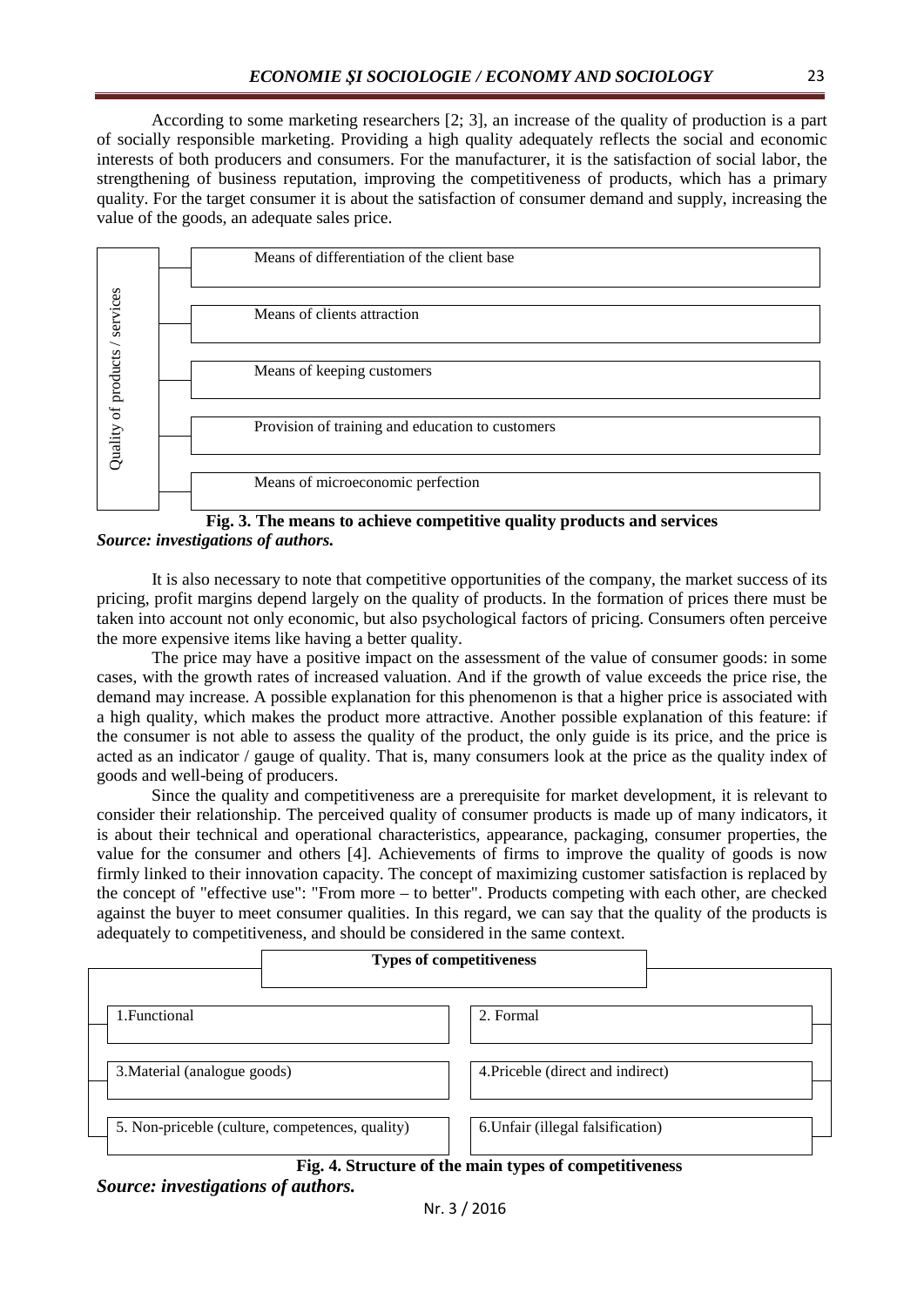The competition is an integral part of the market environment. It determines the position of the company in the commodity market on the basis of the competitiveness of its goods. The competitiveness term includes: quality, product uniqueness, security of supply, price, after-sales service, etc. In these conditions, a firm entering the market, first of all, must offer the customer high quality products and services that represent a certain value, and the buyer that is interested in its acquisition, has to pay its cost.

The company's success in the competition depends on the quality of products and the company's activities that have an impact on the results of the competition. Cumulative production of consumer qualities is essentially an index on the basis of which is determined its level of competitiveness. The higher the value is, the better the customer needs are met. There criterion is price, formed depending on the consumer qualities, the demand for products. The price must cover all costs of production, supply and sale of products, including the rate of return.

Demand for high-quality goods and services puts new demands on the quality management of products. This necessitates the creation at the enterprise of an integrated marketing quality control mechanism. Under the control of the quality we mean the establishment, maintenance and provision of consumer valuable properties as separate steps, and in general throughout the life cycle of goods, services.

Marketing solutions in the field of quality suggest a close relationship with the activities on preservation of consumer qualities of goods and services. Quality management on the basis of the marketing approach assumes that the planning, organization and control of the decisions is made in the interaction of all divisions of the company that are involved in the process of production and circulation of goods, services (transportation, storage and sales). In this regard, there is a need to work closely with marketing and logistics in order to maintain the required quality of the goods, the consumer value of properties when moving goods from producer to final consumer.

Marketing quality management is aimed at resolving a number of contradictions that are associated with the need to harmonize the requirements and demands of target customers with the capabilities to meet them from the enterprise [1]. For the decision to overcome the contradictions, there is a need to solve the following problems in integrated marketing management quality goods (services):

- Identification of market position and competitiveness of the goods (services);

- Determination of the range of indicators to assess the level of quality;

- Providing valuable consumer properties as separate stages, and throughout the product life cycle;

- Focus on the environmental requirements of products;

- Establishment of sales for the current and prospective periods;

- The formation of prices based on consumer properties of ecological purity of the product; calculus of costs, taking into account the duration of the product life cycle.

According to the strategic document (Roadmap for Increasing the Competitiveness of the Republic of Moldova, approved by the Moldovan government on 14.1.2014) [4], competitiveness is to be considered at both the macro as and at the enterprise level: making the Moldovan economy and its business more competitive, thus allowing local markets to withstand additional competitive pressures from EU producers and will enable local producers to find or expand new markets in the EU, exploiting the competitive advantages of Moldova. This may open higher economic opportunities for local businesses and households, help increase their income and boost the state's efforts to continue diversification of reforms.

Competitiveness is closely linked to the cost. The main direct and indirect costs, such as capital, labor, energy and other utilities, insurance and congestion costs, are critical to the competitiveness of Moldovan companies in foreign markets and the domestic market, which already has a fairly high level of openness. This concern is present in the Roadmap, and contains each of its components.

An important element of competitiveness is the size and structure of the markets in which companies operate, what determines their ability to specialize and exploit economies of scale, thus influencing its costs and productivity. In the case of Moldova, in particular because of DCFTA, there is expanded the access to foreign markets, with an enormous potential of purchase and represents an incentive and substitute for an internal market of small size. However, the size and structure of the internal market remains crucial and there is room for improvement: it is imperative to facilitate its expansion and increasing its effectiveness for promoting competitiveness.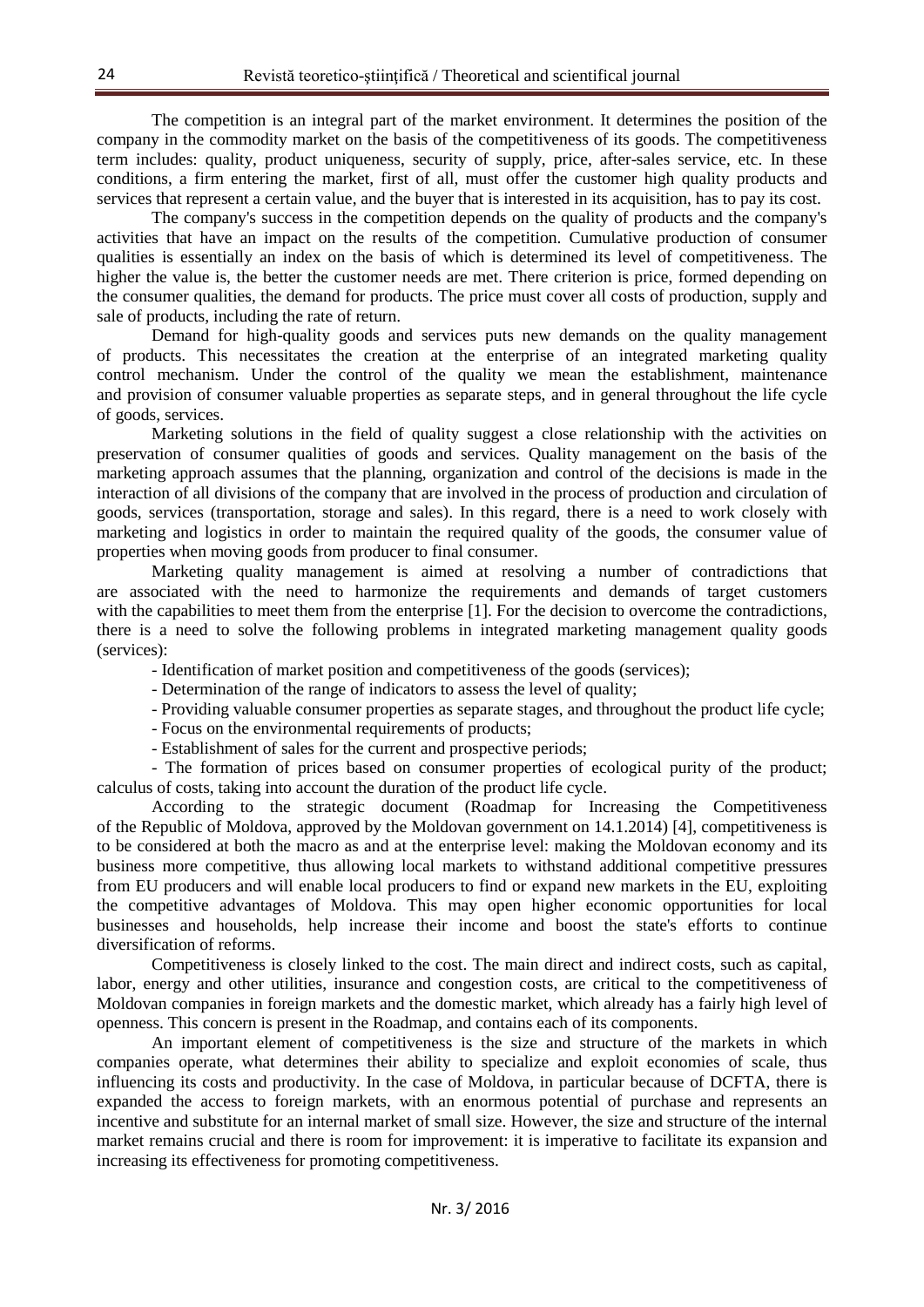While improving the market efficiency is the result of current reforms in the long term, in the field of competition policy, for example, the Roadmap aims to contribute through more specific measures to eliminate constraints to the proper functioning of the market.

**Thus, in the current market conditions, the formation of the company's competitiveness is impossible without marketing product quality management services. The marketing function plays a key role in determining the needs of target customers and in making decisions on quality management products.**

USA lost the title of world's most competitive economy. US was exceeded in the IMD World Competitiveness Center by China (Hong Kong) and Switzerland occupying the top two positions. Thus, it appears that the absolute economic power held by the US was not enough to maintain the top position of the most competitive economies in the world. US has led the top in three years. This year, the top opened by China Hong Kong, Switzerland and the USA, is complemented by Singapore, Sweden, Denmark, Ireland, the Netherlands, Norway and Canada. "The United States continues to boast the best economic performance in the world, but there are many other factors that we consider when evaluating competitiveness", is written in the report.

**Table 1**

|                | <b>WCY 2016</b> | The IMD word competitiveness beoreboard, ODT, ODT per capita, 2010<br>Countries with the biggest GDP |                           |                             |                               |
|----------------|-----------------|------------------------------------------------------------------------------------------------------|---------------------------|-----------------------------|-------------------------------|
| rating         | Country         | Country                                                                                              | GDP 2016 (pr)<br>bln. USD | GDP 2015 bln.<br><b>USD</b> | GDP per capita,<br><b>USD</b> |
| $\mathbf{1}$   | Hong Kong       | <b>USA</b><br>1.                                                                                     | 18698                     | 17968                       | Qatar - 146.011               |
| $\overline{2}$ | Switzerland     | China<br>2.                                                                                          | 12 2 5 4                  | 11 3 85                     | Luxemburg -<br>94.167         |
| 3              | <b>USA</b>      | 3.<br>Japan                                                                                          | 4 1 7 1                   | 4 1 1 6                     | Singapore -<br>84.821         |
| $\overline{4}$ | Singapore       | 4.<br>Germany                                                                                        | 3473                      | 3 3 7 1                     | Brunei - 80.335               |
| 5              | Sweden          | <b>Great Britain</b><br>5.                                                                           | 3055                      | 2865                        | Kuwait - 71.600               |
| 6              | Denmark         | France<br>6.                                                                                         | 2488                      | 2423                        | Norway - 67.619               |
| $\overline{7}$ | Ireland         | India<br>7.                                                                                          | 2385                      | 2 1 8 3                     | EAU - 67.201                  |
| 8              | Netherlands     | 8.Italy                                                                                              | 1868                      | 1819                        | Hong Kong -<br>57.676         |
| 9              | Norway          | 9.<br><b>Brazil</b>                                                                                  | 1673                      | 1800                        | <b>USA - 57.045</b>           |
| 10             | Canada          | 10. Canada                                                                                           | 1592                      | 1573                        | Switzerland -<br>56.815       |
| .              | $\cdots$        |                                                                                                      | $\cdots$                  | .                           | .                             |
| 59             | Romania         | 50. Romania                                                                                          | 181,944                   | 177.954                     | 20,787                        |
| 76             | Ukraine         | 65. Ukraine                                                                                          | 83,550                    | 90.615                      | 7,519                         |
| .              | .               | .                                                                                                    | .                         | .                           | $\cdots$                      |
| 82             | R. Moldova      | 145. R. Moldova                                                                                      | 6,084                     | 7.962                       | 5,006                         |

### **The IMD Word competitiveness Scoreboard, GDP, GDP per capita, 2016**

*Source: [2; 3].*

**Conclusions.** In the ranking of countries where you can make your holiday, Moldova ranks 111 of 141 countries included in top tourist destinations. At the macro level and at the enterprise level, Moldovan economy and its business become more competitive, thus allowing local markets to withstand competitive pressures additional from EU producers and will enable local producers to find or expand new markets in